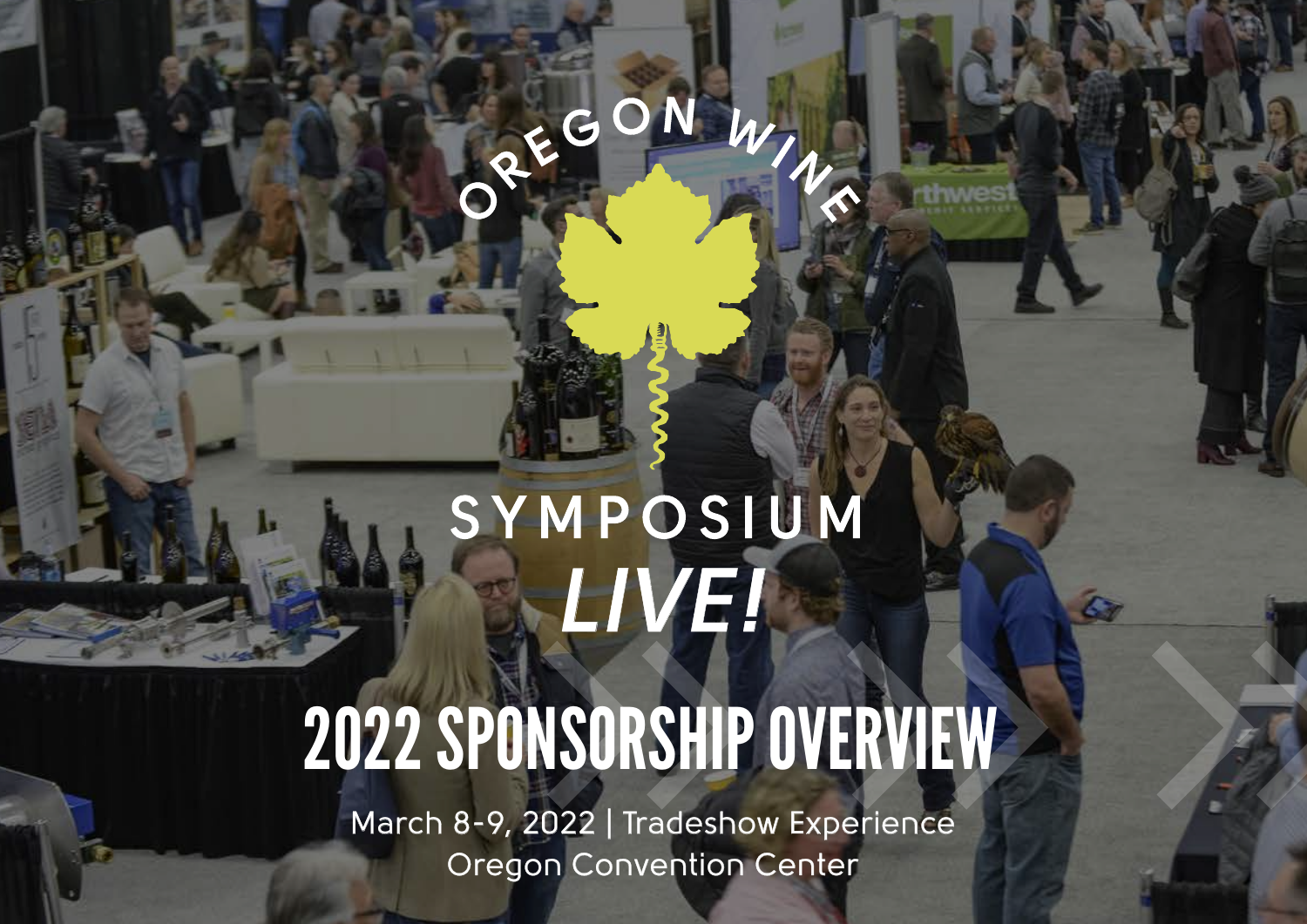## Oregon Wine Symposium *LIVE!*

Thank you for your continuing support of our community's showcase event! The Oregon Winegrowers Association will be hosting an IN-PERSON event at the Oregon Convention Center, March 8-9, 2022.

We are excited to be back to a LIVE event and are looking forward to learning, sharing and connecting faceto-face with all of our friends and colleagues. The OWA is taking the opportunity to reimagine what a live event experience can offer. We are pleased to announce the in-person event will include:

- **Practical, actionable programming focused on climate, business and workforce resiliency including 6 main sessions, breakout seminars and workshops**
- **Trade show featuring our valued industry partners**
- **Short presentations about new and exciting products and services at the Innovation Stage**
- **Technical tasting of smoke impacted wines and methods of mitigation**
- **Continuing education and certification opportunities**
- **Networking and socializing including a reimagined Soiree featuring Oregon's diverse winegrowing regions**
- **...and so much more!**

This sponsorship overview will provide details for those seeking opportunities to further connect with key decision-makers in the wine industry. While there are some sponsorship package options that are standard, we also welcome the opportunity to custom design a package that meets your marketing and budget goals.

Please reach out with any questions as we welcome you all back to the Oregon Wine Symposium LIVE!

The 2022 Oregon Wine Symposium educational programming, presented by the Oregon Wine Board, will be hosted as a virtual event February 15-17. This three-day virtual event will deliver the latest industry research, business practices and education to wine and wine grape industry professionals. For more information on sponsoring and participating please contact Savannah Mallo at **savannah@ socialenterprises.net** or **503-226-2377.**



**Industry attendees from across the Northwest, representing over 800 wineries and 1,100 vineyards**

### *Value in Participating*



**82% of exhibitors found the opportunities for business networking successful**

## **Why Exhibit?**

#### From returning exhibitors:

**"To showcase our service to everyone involved in the wine industry and make new connections to key decision-makers in the industry."**

**"To meet with existing and new customers at one convenient location where the focus is wine business. Also to meet with industry partners and new potential suppliers."**

**"To learn about new trends in the industry and how my business can utilize this information to better reach and serve the industry."**

> **Designated Trade Show and Lunch breaks**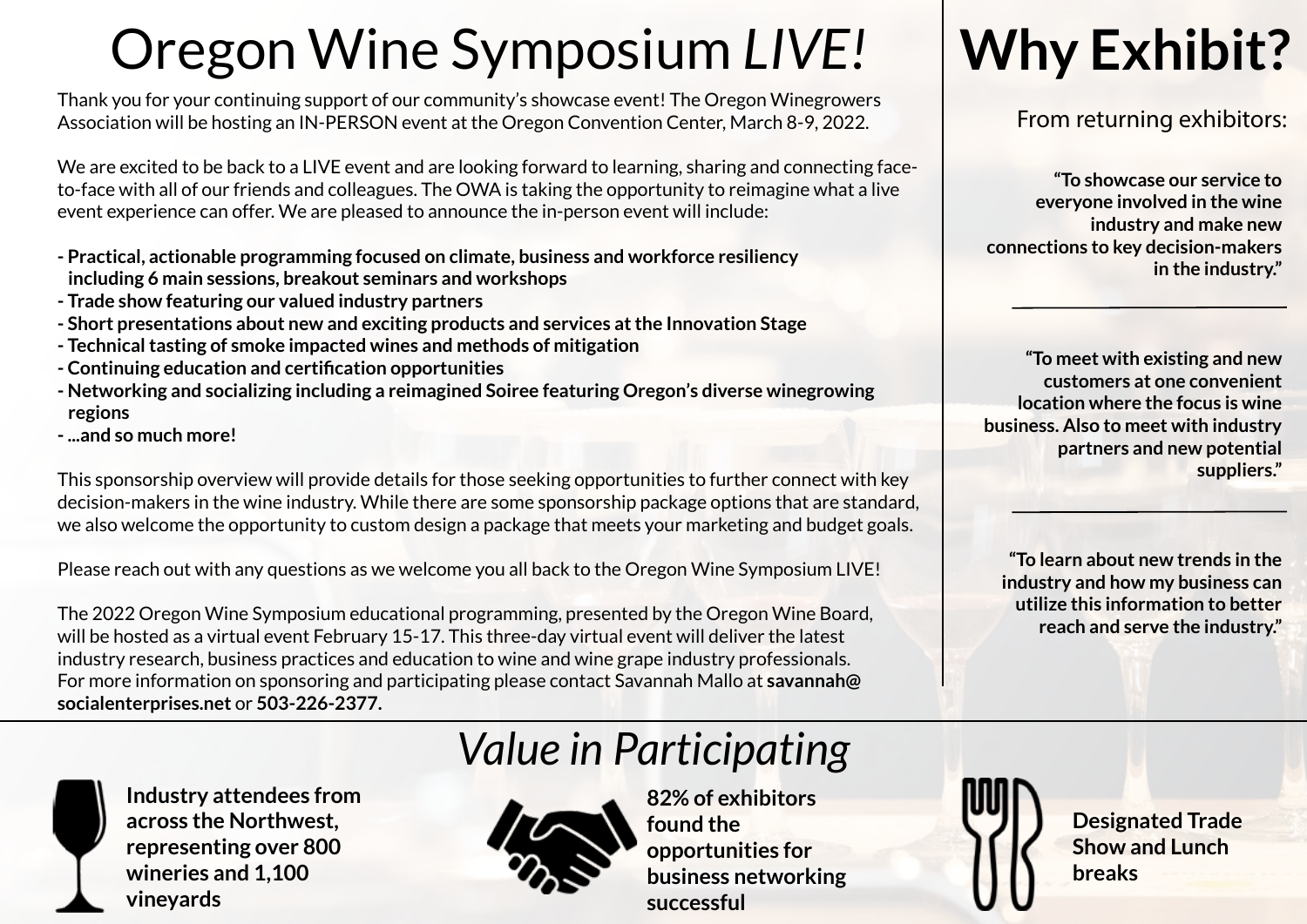#### TOP-TIER SPONSOR BENEFITS

Branding: **Logo feature in emails, website, signage, sponsor slideshow and Symposium program |** Live Engagement: **Trade Show Booth with Premium location in Exhibit Hall |** Product Placement: **Option to provide special offer or promotional product to all Symposium attendees (approved by Oregon Wine Symposium) | Amplification: Social media announcement and re-tweeting of relevant news | Lead Generation: Opt-In attendee list (by request) |** Participation: Unlimited trade show only passes to staff booth | Meals: Includes access to Soirée and 2 box lunches per booth for Day 2 | Guest Passes: **Vouchers available to sponsors for clients visiting the trade show floor**

#### **PRESENTING SPONSOR | \$12,000**

- Sponsor leader to speak during kickoff at opening segment
- $\bullet$  50-word organization  $\bullet$   $\bullet$  on Symposium website
- $\bullet$  Logo added to all on-site signage where applicable
- $\bullet$  Full-page ad in  $5v$  apposition printed program
- Banner placement in foyer (provided by sponsor)
- $\bullet$  2 booths included, maximum 10x20 with premium location in exhibit hall
- Up to 10 full access symposium passes that include access to the full program and the Soiree

#### **PLATINUM SPONSOR | \$8,000**

- Recognition of Platinum sponsorship by Symposium emcee on main stage
- Home page Oregon Wing Symposium LIVE website ad
- 1/2-page ad Symposium printed program
- $\bullet$  sponsor signage fractured in  $\bullet$  offee service area Home page Oregon William of the Contract of the Contract of the Contract of the Contract of the Contract of the District of the Contract of the product of the Contract of the product of the contract of the contract of the
- Ban<sub>ner</sub> replace the latter over (provided by Sponsor)
- C<sub>ptio</sub>n to provide branded napkins/cups (provided by Sponsor, approved by OWS)
- 10x10 exhibit space with premium location in Exhibit Hall
- Up to 8 full access symposium passes that include access to the full program and the Soiree

#### **SOIREE PRESENTING SPONSOR | \$7,000**

- Recognition of sponsorship during Soiree by Symposium Emcee
- $\bullet$  1/2-page ad in S<sub>printed</sub> in printed program
- **Fanner dace entitle trade show lounge (provided by sponsor)**
- $\sigma_{\rm p}$  or  $\sigma_{\rm b}$  itive by  $\sigma_{\rm p}$  wide  $\sigma_{\rm p}$  ded napkins (provided by sponsor)
- $\bullet$  10 $\times$  ) exhibit space with premium location in Exhibit Hall Recognition or sponsorship during<br>
1/2-page times sponsorship during<br>
anner lace en in the tracture
- Up to 5 full access symposium passes that include access to the full program and the Soiree
- 8 additional Soiree passes

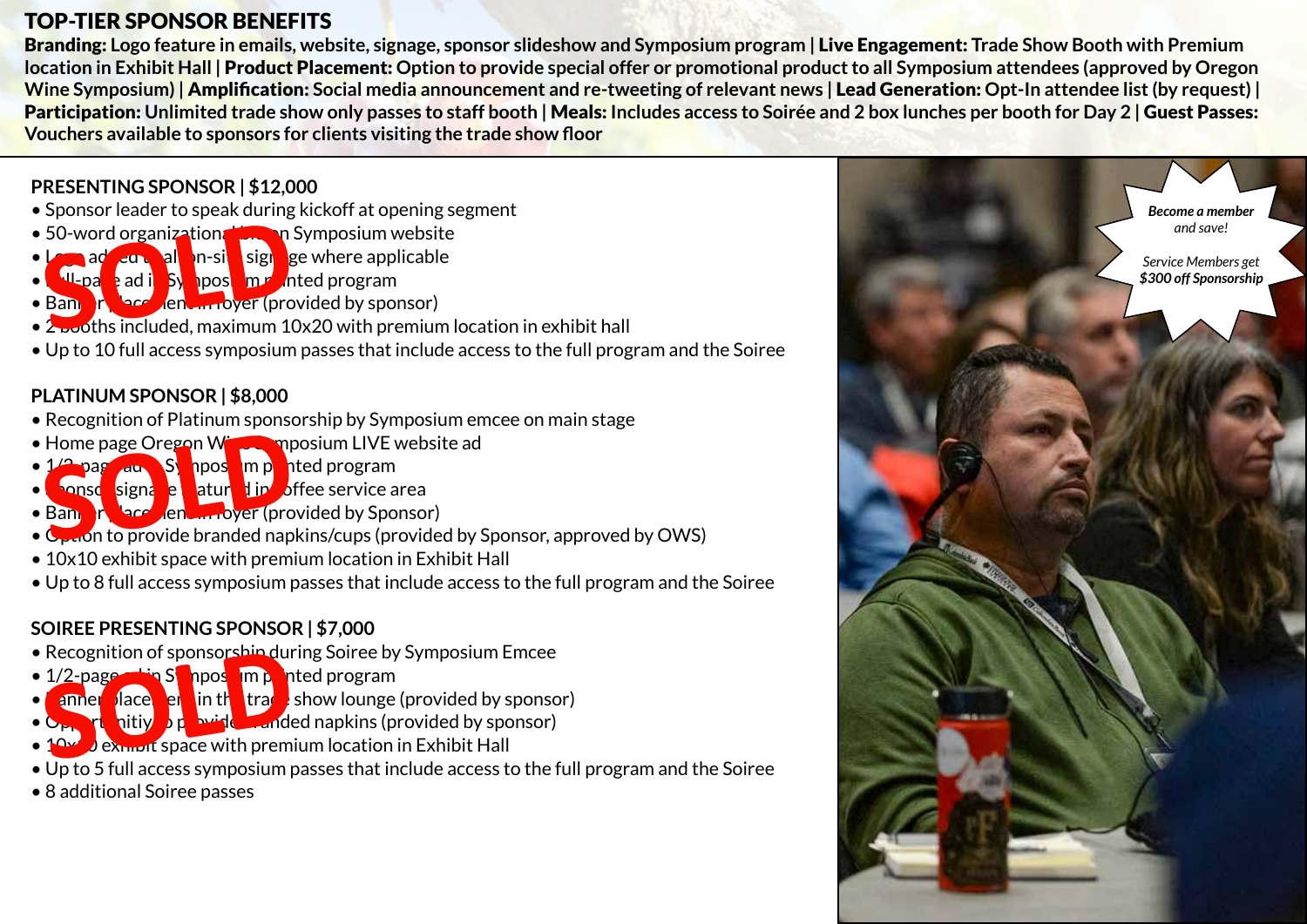#### MID-TIER SPONSOR BENEFITS

Branding: **Logo feature in emails, website, signage, sponsor slideshow and Symposium program |** Live Engagement: **10x10 exhibit space with premium location in Exhibit Hall |** Lead Generation: **Opt-In attendee list (by request) |** Participation: **Unlimited trade show only passes to staff booth |** Meals: **Includes access to Soirée and 2 box lunches per booth for Day 2 |** Guest Passes: **Vouchers available to sponsors for clients visiting the trade show floor**

#### **TECHNICAL TASTING SPONSOR | \$6,000 (Smoke Impacts; Cans vs. Bottles)**

- Sponsor logo on glassware or other promotional item during tasting (provided by sponsor)
- Opportunity to display materials on designated table near the tasting
- Logo on signage, and next to technical tasting listing in program
- Up to 4 full access symposium passes that include access to the full program, and the Soiree

#### **WIFI SPONSOR | \$6,000 (exclusive)**

- Sponsor is the official spansor of Symposium WIFI with branded credentials
- $\bullet$  B and placement in foyer (provided by Sponsor)
- $\bullet$  1/2  $\bullet$   $\bullet$  ad in  $\bullet$  /n  $\bullet$  osium printed program **SPONSOR 1 30,000 (EXCITENT**<br> **SPONSOR 1 30 of The SOLD**<br> **SPONSOR 1 30 of The SOLD**<br> **SPONSOR 1 30 of The SOLD**<br> **SPONSOR 1 30 of The SOLD**<br> **SPONSOR 1 40 of The SOLD**
- $\bullet$  Up to  $\bullet$  full acsess symposium passes that include access to the full program and the Soiree

#### **SOLD SOLD**

#### **PROMOTIONAL SPONSOR | \$6,000 Examples: Bag, Lanyard, T-Shirt, Restroom, Mask**

- Co-branded logo on specified sponsored product (bags/lanyards designed by OWS)
- Up to 4 full access symposium passes that include access to the full program and the Soiree

#### **REGISTRATION SPONSOR | \$5,500 (exclusive)**

- Banner ad featured on event registration page
- Option to provide peci**onal is v** you to attendees in registration confirmation email
- Option to provide special offer to all Symposium attendees (approved by Oregon Wine Symposium)
- $T_{\text{max}}$  to S<sub>pons</sub>or from Equation Covening Remarks
- $\bullet$  1/4-page and in Symposium printed program Deption to provide peci **une**<br>
Sold to S on or frequency of the contract of the contract of the contract of the contract of the contract of the contract of the contract of the contract of the contract of the contract of th
- Sponsor signage featured in registration area (provided by Sponsor)
- Up to 4 full access symposium passes that include access to the full program and the Soiree

#### **RESILIENCY SESSION SPONSOR | \$5,000 (2 available)**

- 3 minute introduction by leader for select session
- Sponsor logo on Main Stage screen during presentation
- Option to provide handout to attendees
- 1/2-page ad in Symposium printed program
- Up to 5 full access symposium passes that include access to the full program and the Soiree

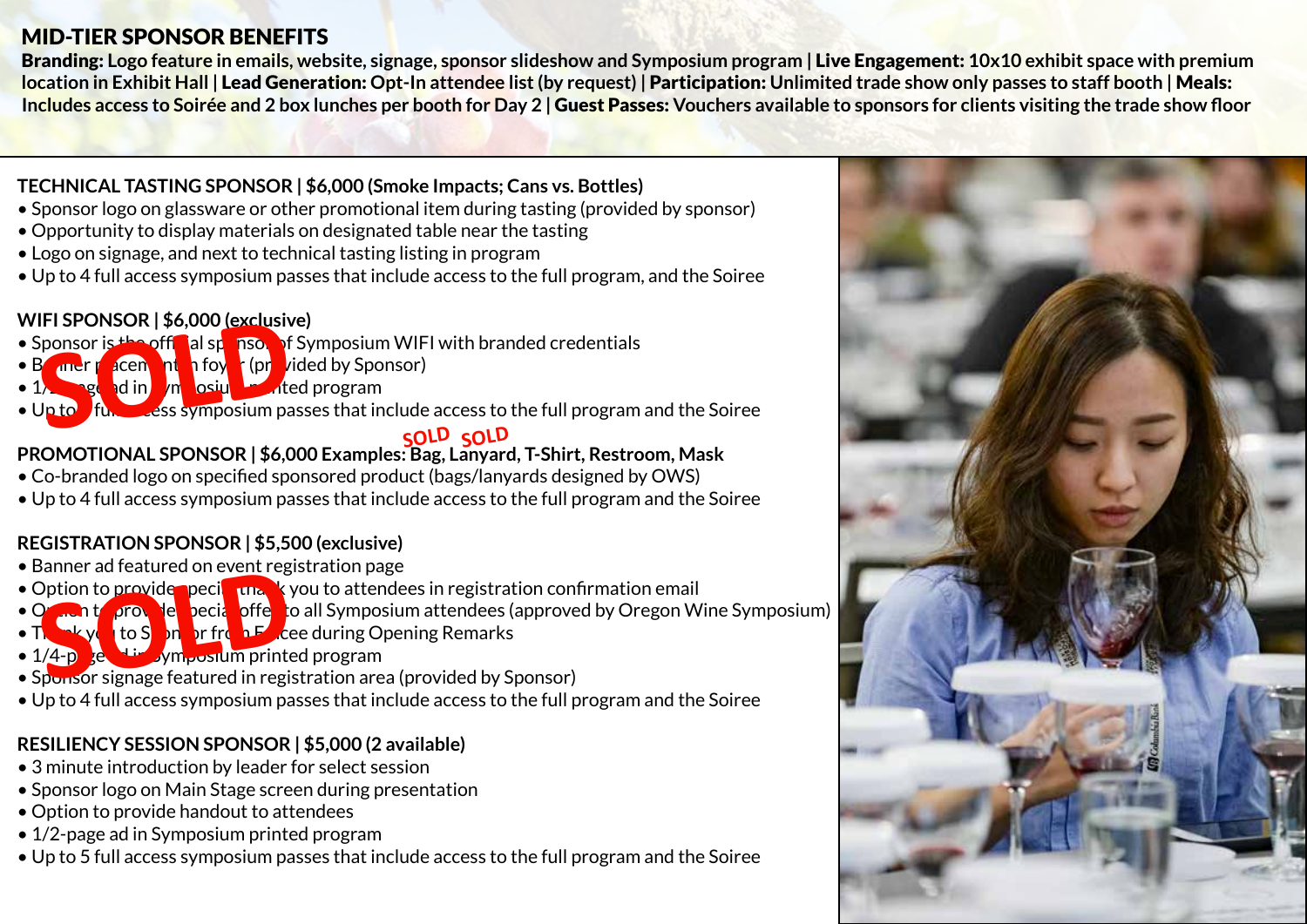#### BASE-TIER SPONSOR BENEFITS

Branding: **Logo feature in emails, website, signage, sponsor slideshow and Symposium program |** Live Engagement: **10x10 exhibit space with premium location in Exhibit Hall |** Lead Generation: **Opt-In attendee list (by request) |** Participation: **Unlimited trade show only passes to staff booth |** Meals: **Includes access to Soirée and 2 box lunches per booth for Day 2 |** Guest Passes: **Vouchers available to sponsors for clients visiting the trade show floor**

#### **TRADE SHOW SEMINAR SPONSOR | \$4,000**

- *TTB Labeling, Mechanization, Cop Burance, Wine Bottle Recycling*
- $\bullet$  2 minute introduction by Sponsor **SENDW SEMINAR SPORTSON**<br> *Sold* and sold and sold and sports of the state of the state of the state of the state of the state of the state of the state of the state of the state of the state of the state of the state of t
- Sponsor logo feature in Conference Program
- Table with sponsor provided materials within the seminar area
- Up to 4 full access symposium passes that include access to the full program and the Soiree

#### **INNOVATION THEATER SPONSOR | \$3,500 (subject to approval)**

- 15 minute presentation during select break on tradeshow floor
- Sponsor logo feature next to presentation in theater
- Up to 4 full access symposium passes that include access to the full program and the Soiree

### **BREAK SPONSOR | \$1,000 (20)** available) **SPONSOP \$1000 ave**<br>Street snag fe tured heart deal

- Dedicated sings featured near bod & beverage station
- Sponsor thank you in closing remarks
- Sponsor Jgo Feature next to break in Conference Program
- Up to 2 full access symposium passes that include access to the full program and the Soiree

#### **EVENT SPONSOR | \$2,500**

• Up to 2 full access symposium passes that include access to the full program and the Soiree